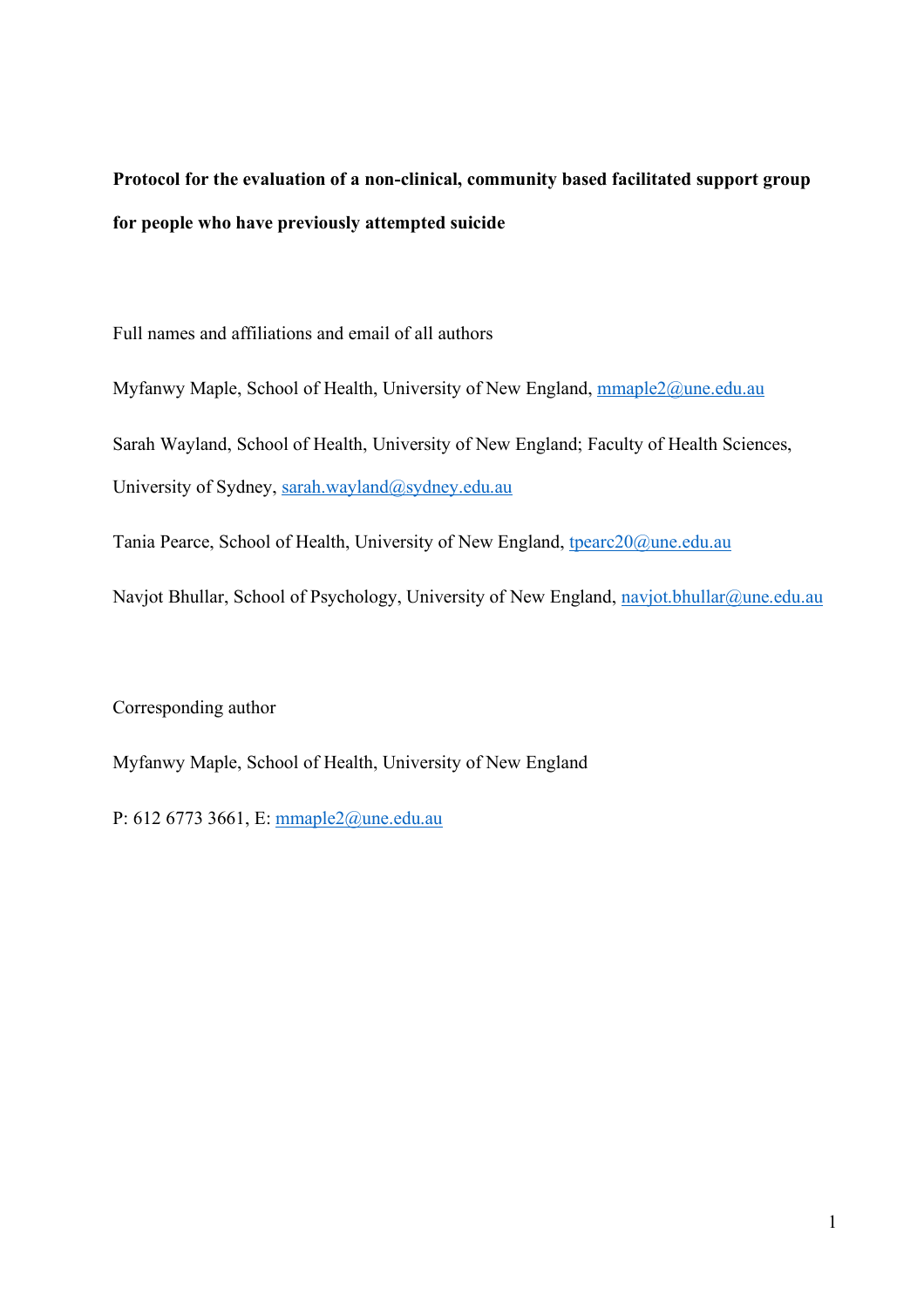**Background:** A research protocol is presented for the evaluation of the Eclipse group, an 8 week closed group for people who have previously attempted suicide, which aims to reduce future suicide and increase resilience and support identification and help seeking. The psychoeducational content directly addresses dealing with suicidal thoughts, suicide safety planning, increasing resilience and identifying and utilising social and professional supports.

**Methods:** A mixed methods research protocol is presented to evaluate the effectiveness of such a group being trialled in Australia for adults who have previously attempted suicide. The primary outcome measure is suicide ideation, with secondary outcome measures being psychological distress, resilience, support identification and help seeking. Quantitative data are collected at four time points using standardized self-report measures. At the third and fourth data collection points qualitative data are also collected.

We will use repeated measures analysis of variance (ANOVA) to examine the effectiveness of the program in terms of changes in the self-reported measures from pre- to immediate post-test, then follow-up at 1- and 6-months. The qualitative data will be thematically analysed using a narrative framework to explore the meanings participants attribute to participation in the group, their psychosocial distress and relationship with suicide and how they engage with support when needed.

**Discussion:** The evidence for non-clinical support groups is both scant and of generally poor quality. Thus a robust research protocol to evaluate the effectiveness of such a group for those who have previously attempted suicide is offered to improve and extend the evidence base. The Eclipse group offers a non-clinical, community-based program for people with a history of attempted suicide.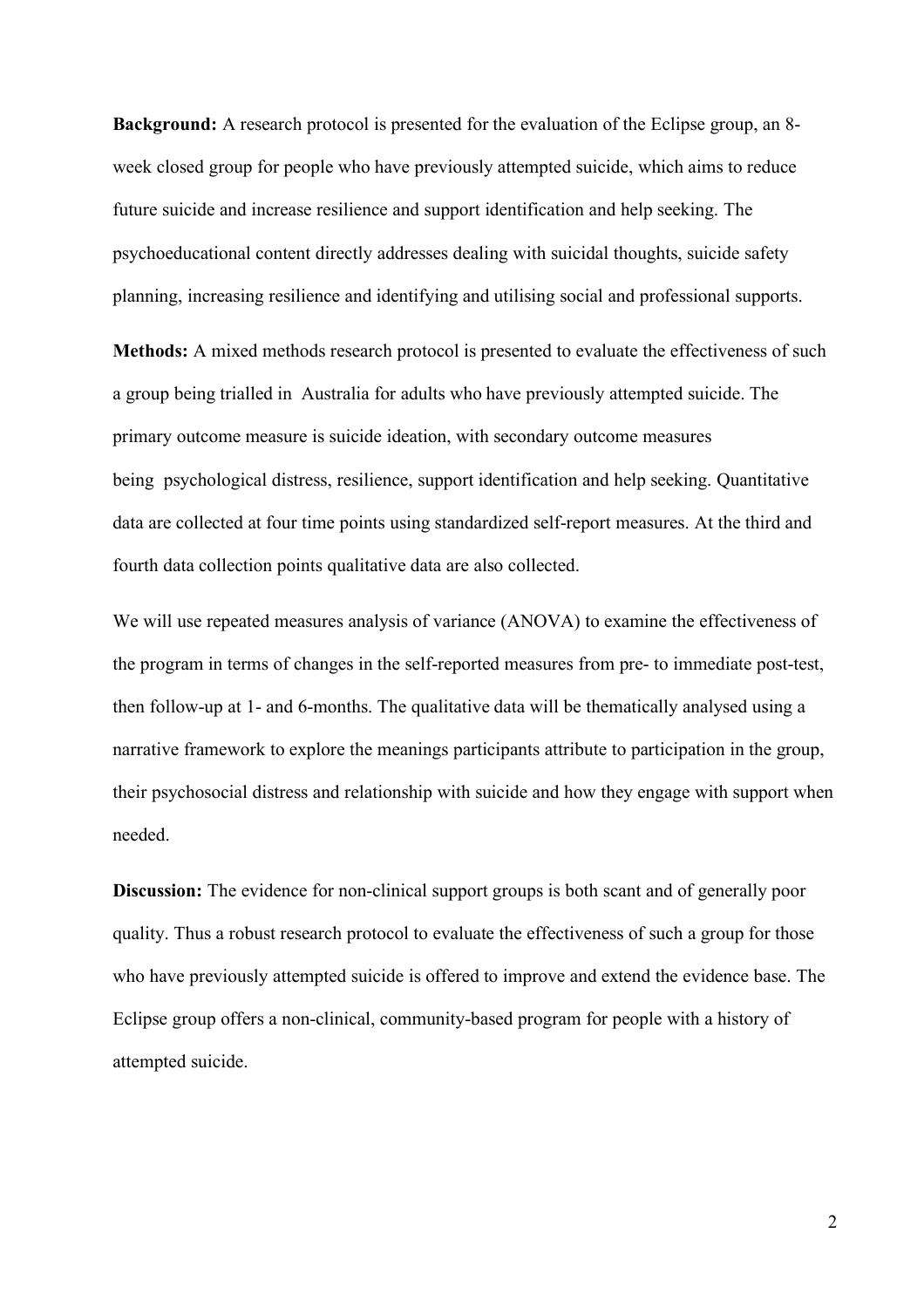**Trial Registration:** This research protocol was retrospectively registered with the Australian New Zealand Clinical Trials Registry (ANZCTR) (ACTRN:12619000542190) on 05/04/2019, https://www.anzctr.org.au/Trial/Registration/TrialReview.aspx?id=377318&isReview=true

# **Keywords**

Suicide, suicide attempt, support group, non-clinical

## **Background**

In the context of unprecedented funding and activity in suicide prevention activities in Australia, suicide still remains a leading cause of death. The Australian Bureau of Statistics (ABS) reported 3,046 recorded as suicide, with a preliminary death rate of 12.1 per 100,000.(1) Yet, predicting suicide remains only slightly better than chance.(2) While difficult to accurately calculate the prevalence of suicide attempt and suicidal ideation some reports indicate that there are 20 to 30 suicide attempts for each suicide death(3) and that ideation and attempt may be increasing.(2, 4) Prior history of suicide attempt is a strong predictor of future death, which has been demonstrated in Australia and internationally.(5) The risk of suicide is highest within close proximity to discharge from hospital, and recent interest in the provision of evidence-based aftercare services are aimed at reducing this short-term risk.(6) Yet, many report these services to be inadequate to their needs.(7) In the longer term, there are few, non-clinical supports for people with prior suicide attempts who may continue to live with persistent suicidal ideation and repeated attempts.(8).

There is little empirical evidence demonstrating the effectiveness of support groups in reducing the risk of suicidal behaviour in suicide attempt survivors. To date, only one quantitative study examining the effectiveness of support groups on reduction of suicide ideation in suicide attempt survivors has been published. An open trial by Hom, Davis and Joiner(8) reported the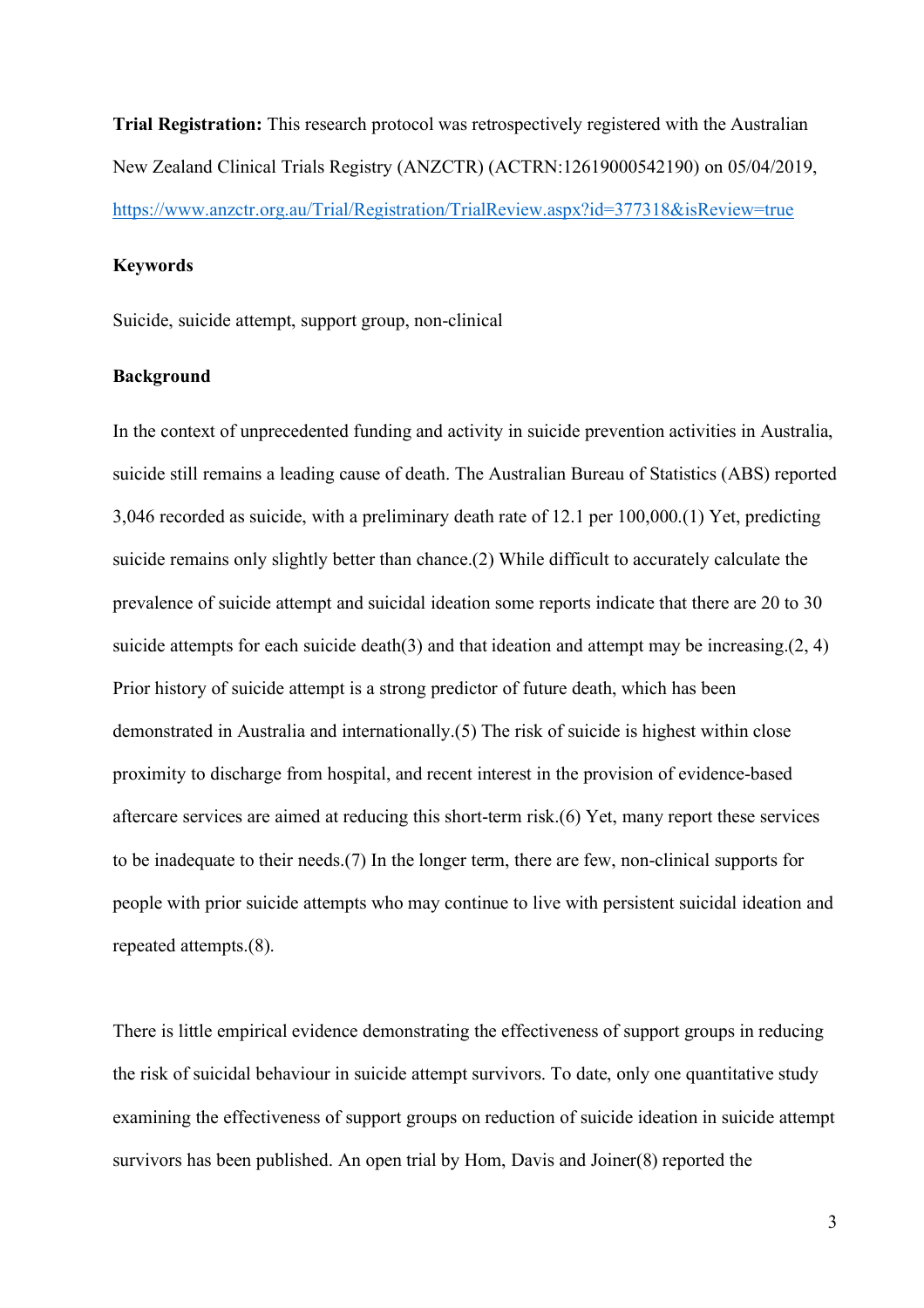preliminary findings of the impact of the Survivors of Suicide Attempt (SOSA) support group, run by Didi Hirsch Mental Health Services in the United States.(54) In 2014, this group was accepted into the Suicide Prevention Resource Centre (SPRC) list of evaluated suicide prevention programs.(55) The program is an 8-week psychoeducation program, run jointly by professional and peer facilitators dyads. The evaluation(8) found participation by those with a history of suicide attempts (n=92) in a closed group over an 8-week period, demonstrated significant improvements in suicidal symptoms (hopelessness, suicidal ideation, suicidal desire, and suicidal intent) and resilience. However, the authors reported only modest effects in reducing of suicidal symptoms. The authors noted that continued "engagement of suicide attempt survivors into these treatment modalities may be beneficial, to markedly impact suicide rates, exploration of alternate suicide prevention approaches among attempt survivors".(8 p.290) The authors concluded that the SOSA intervention was cost effective and accessible for individuals by jointly addressing the attempting behaviours whilst also enhancing "social connection and resilience while also overcoming stigma-related barriers".(8 p. 303). The outcomes from this paper indicate significant limitations in drawing conclusions based on the design of the study, including noting the need for randomised control trials to test against treatement and usual and additional time point assessment post group.

The following research protocol was designed to evaluate the Eclipse group, which is an Australian version of the Didi Hirsch SOSA group (9), the focus of the Hom et al(8) evaluation. Given the gaps in the evidence for support groups and their effectiveness in reducing suicidal behaviour, the present research protocol is designed to extend the evidence for this model of support for people who have previously attempted suicide. The protocol details a mixed method evaluation to examine an 8-week closed, non-clinical community support group for people who have previously attempted suicide co-facilitated by a peer and professional group facilitator. The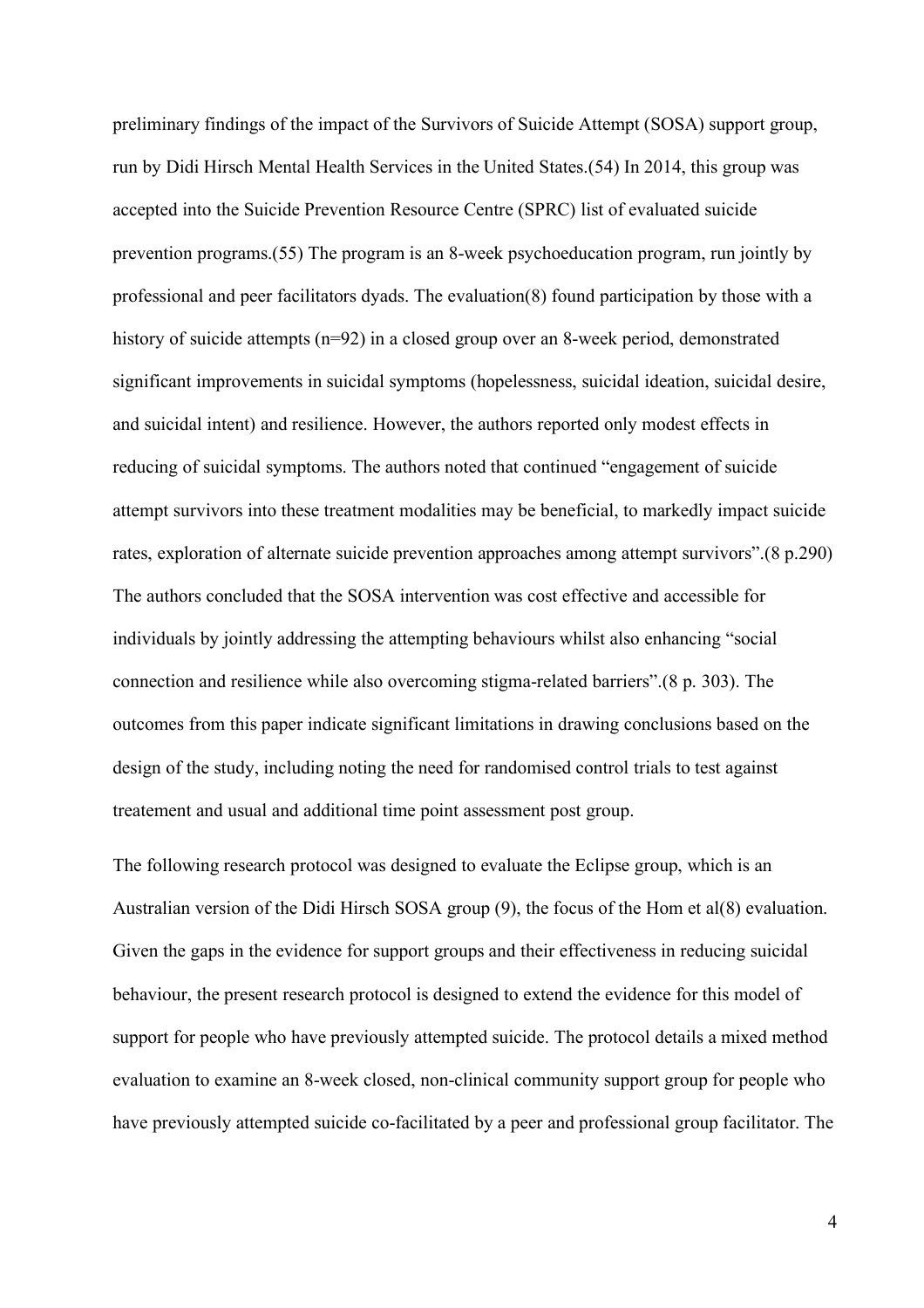stated aims of the group are to reduce future suicide ideation and behaviours and psychological distress and increase resilience and social and professional support.

For the purposes of this protocol, a support group is defined as having the following attributes proposed by Katz  $\&$  Bender (11): (a) small, face-to-face group interaction, (b) emphasis on personal participation, (c) voluntary attendance, (d) acknowledged purpose for coming together such as to solve a problem or to help individuals cope with handicaps or illnesses, and (e) provision of emotional support.

The curriculum for the group intervention was developed by the Didi Hirsch Centre (9) with some adaptations for the Australian context. The group aims to provide a safe, non-judgemental space for group members to share their experience of suicide, and to explore the impact this has had on their lives, while simultaneously working on a safety plan and psychoeducational components to assist in deterring from future attempts, and accessing help prior to any future attempt. The group is facilitated by Lifeline Australia centre staff at each trial site by a trained staff member and peer facilitator. The research is undertaken by the authors of the present paper and is funded by the Lifeline Research Foundation.

The aims of the evaluation are to:

- 1. Determine whether participation in the Eclipse group reduces suicidal ideation and psychological distress in people who have previously attempted suicide?
- 2. Determine whether participation in the Eclipse group increases resilience and help seeking (social and professional) in people who have previously attempted suicide?

# **Methods**

## *Study Design*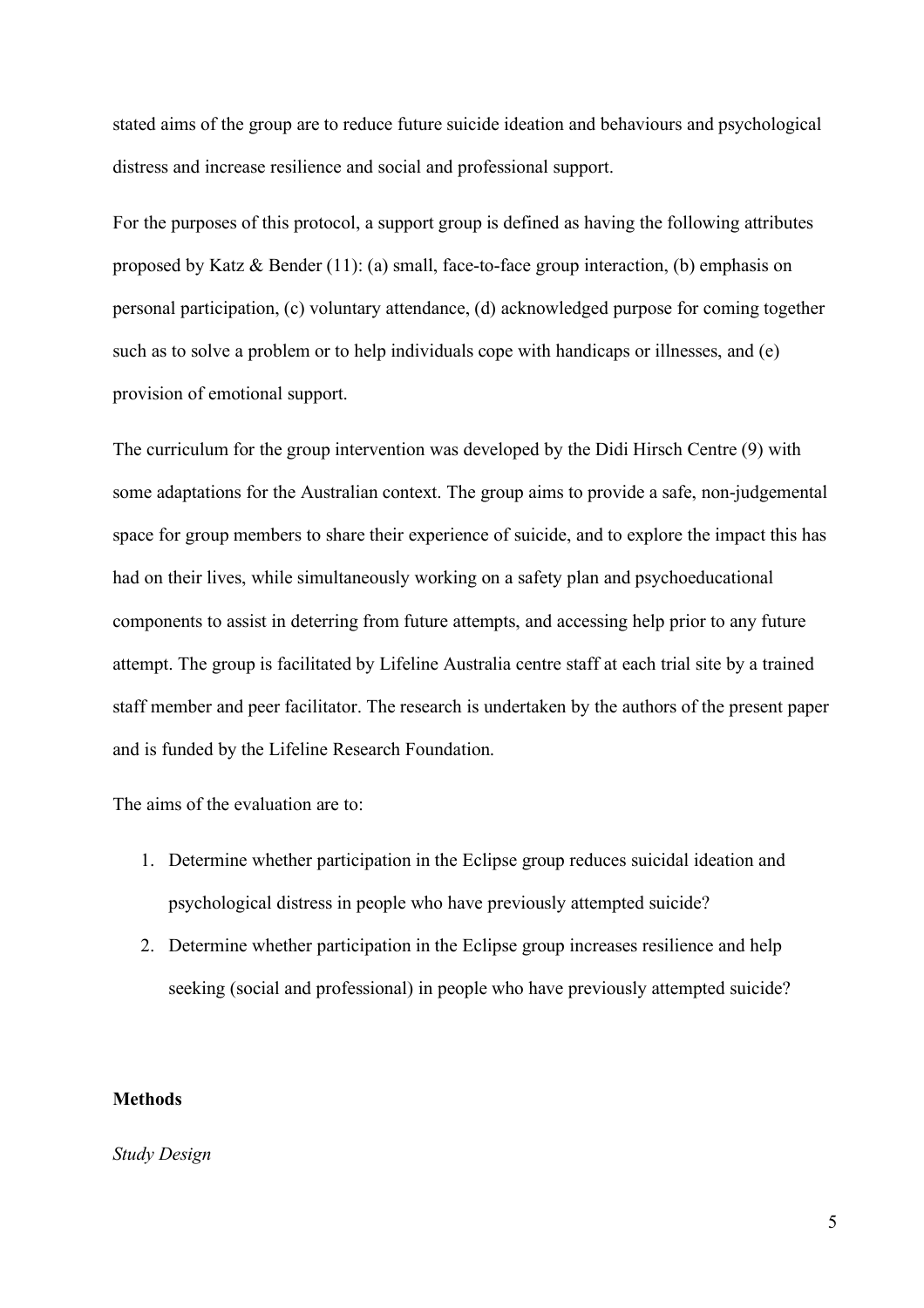This study is a mixed methods evaluation of an 8-week attempted suicide support group program. The evaluation was co-created and piloted at one site (Site 1) with the facilitators (professional and peer), the director of the funding body, the US-based program trainer from Didi Hirsch and members of the research team (authors MM, TP). Co-creation is an approach to increasing the application of new knowledge into practice. This is achieved through by the embedding four collaborative research processes (co-ideation, co-design, co-production and coevaluation) into the delivery of a program.(12) In this evaluation, all stakeholders (non-research staff and research staff) participated in each of these four collaborative processes with group facilitators responsible for the ongoing collection of data prior to commencement (T0), during the delivery of the group at pre-test (T1), weekly satisfaction ratings at the completion of each session and immediately post-test (T2). Follow-up data is collected at 1-month (T3) and 6-month (T4) post group which will be collected by researchers (TP, SW). See Table 2.

# *Ethical approval*

Ethics approval for the evaluation of the program was granted by the University of New England Human Research Ethics Committee (HE16-195). Further ethics approval was granted by the same committee to analyse the co-creation process evaluation which will be reported elsewhere.

## *Recruitment and Study Participants*

The group was initially piloted from February 2017 through November 2017 at Site 1 to ensure the group content and the evaluation design were robust for trialling with a broader sample in multiple sites. The outcomes of the pilot included replacing the existing suicide safety planning tool which was paper based with an Australian mobile application for suicide safety planning (*BeyondNow*) (13) and the inclusion of SIDAS(14) following difficulties with the internal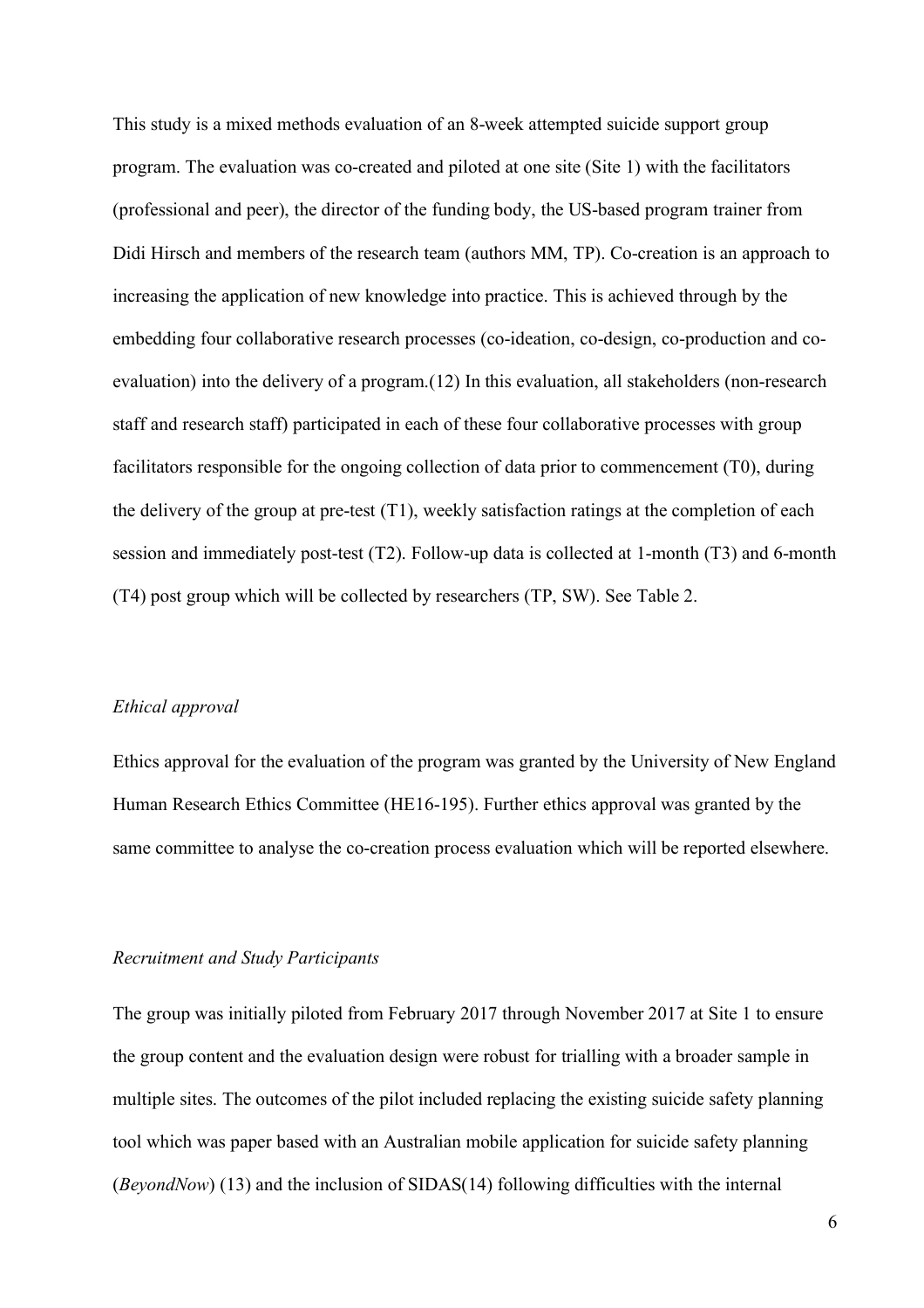suicide assessment used in the pilot location and to ensure a validated tool was being used for the primary outcome measure. The SRCS(15) was also added.

The trial of the Eclipse group evaluation will occur across Australia through an existing network of Lifeline Centres which is expected to be completed by the end of 2020. Each of the sites implementing the Eclipse program are required to notify their interest in running an Eclipse group in their centre to Lifeline Research Foundation and then receive training to ensure the program is run with fidelity across sites. Each site is responsible for accessing adequate funding. Recruitment of participants is managed locally. This is primarily done to suit local conditions, but generally is via newspaper and newsletter advertising, direct contact with prior clients who meet the inclusion criteria, and information provided to local clinical mental health services. Some sites may run multiple groups over the evaluation period, with an expected recruitment of 65 participants during April 2018 and December 2020. The sample size is based on a conservative number, that is achievable within the resources available to determine whether the expected outcomes are realised before expansion of the group to other locations.

Eligibility criteria for the group are:

- i) Age over 18 years at commencement of group
- ii) A history of suicide attempt/s
- iii) Sound understanding of the English language
- iv) Ability to attend the physical setting where the group is being run, and
- v) Not actively suicidal

Prior to participation in the support group, potential participants undergo an intake and screening interview with a trained facilitator who assesses the participant's suitability against the eligibility criteria. It is during the intake interview where participants are assessed on their current suicidality. If a potential participant is in immediate suicide risk, they are referred to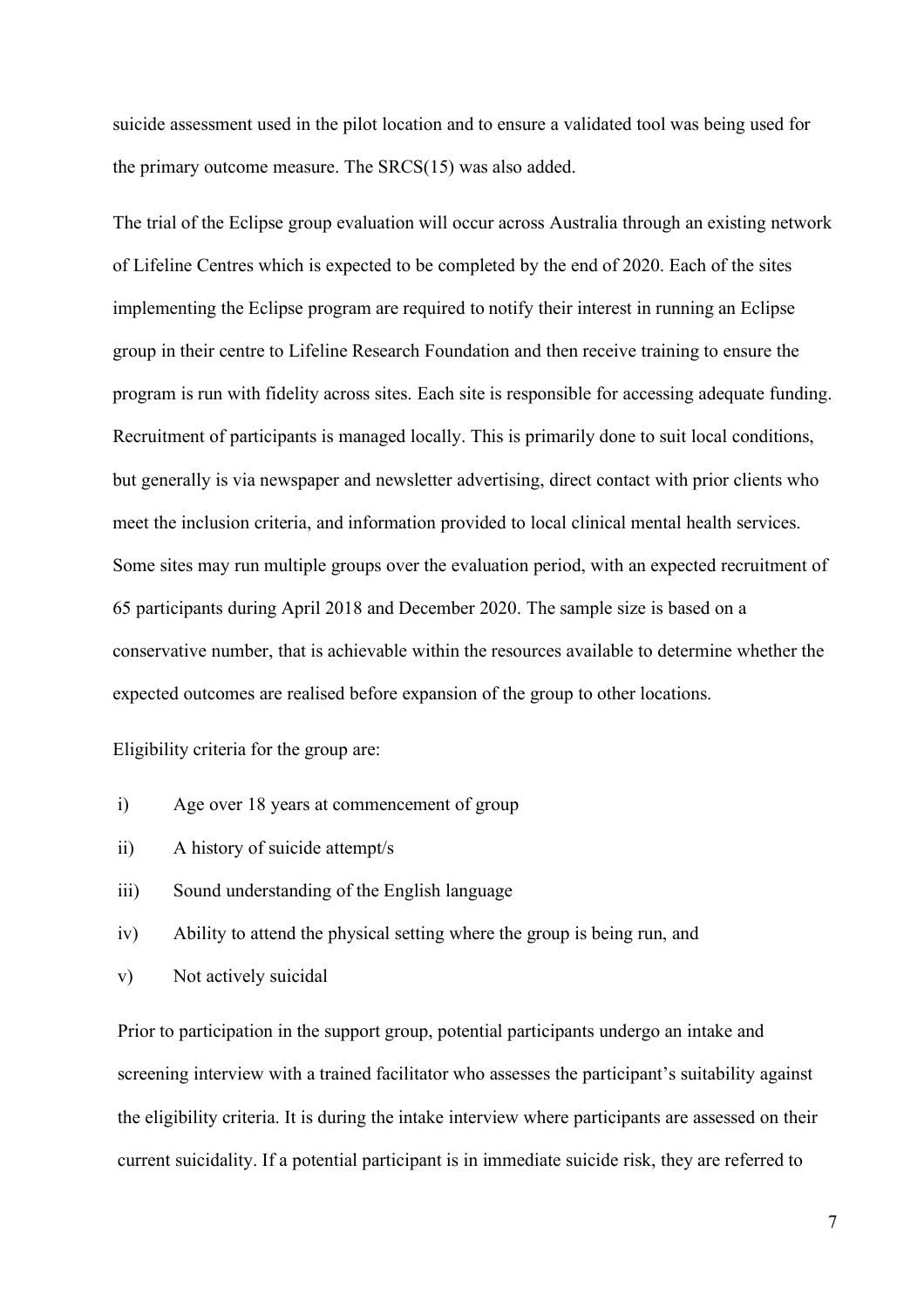clinical services and not eligible for the support group at that time. When a participant is accepted to participate in the group, the facilitator then informs them of the research evaluation, provides them with the information about the research, and the consent information. They are clearly informed that they can opt into or out of the research, and that this will not influence their participation in the support group. Only those participants who have agreed to participate in the program will have their de-identified information made available to the research team.

### *Power analysis*

Assuming a small to medium effect size  $(f = .175)$ , alpha = .05, power = .80, number of measurements  $= 4$  and medium correlation ( $r = .30$ ) among repeated measures, an a-priori power analysis using G\*Power (16) for repeated-measures analysis of variance (ANOVA) suggested a minimum of 64 participants. We aim to collect full data from 65 participants which would be sufficient to detect a significant effect in the present study.

## *Intervention*

The program is delivered in accordance with the intervention prescribed by the USA model developed by the Didi Hirsch Centre(9) (with the aforementioned adaptations for Australian conditions).

The group content is structured around a weekly topic (WT) addressing the emotional and practical needs of participants, starting with setting group rapport and safety (WT1 introductions, WT2 talking about suicide), moving on to an emphasis on tools and resources to stay safe from future suicidal ideation and attempts (WT3 giving and receiving support, WT4 what triggers suicidal thoughts, WT5 how can I cope with suicidal thoughts), and finishing with closing the group (WT6 resources, WT7 hope, WT8 where do we go from here). Between group sessions, the peer facilitator checks in with participants via phone.

### *Data Collection*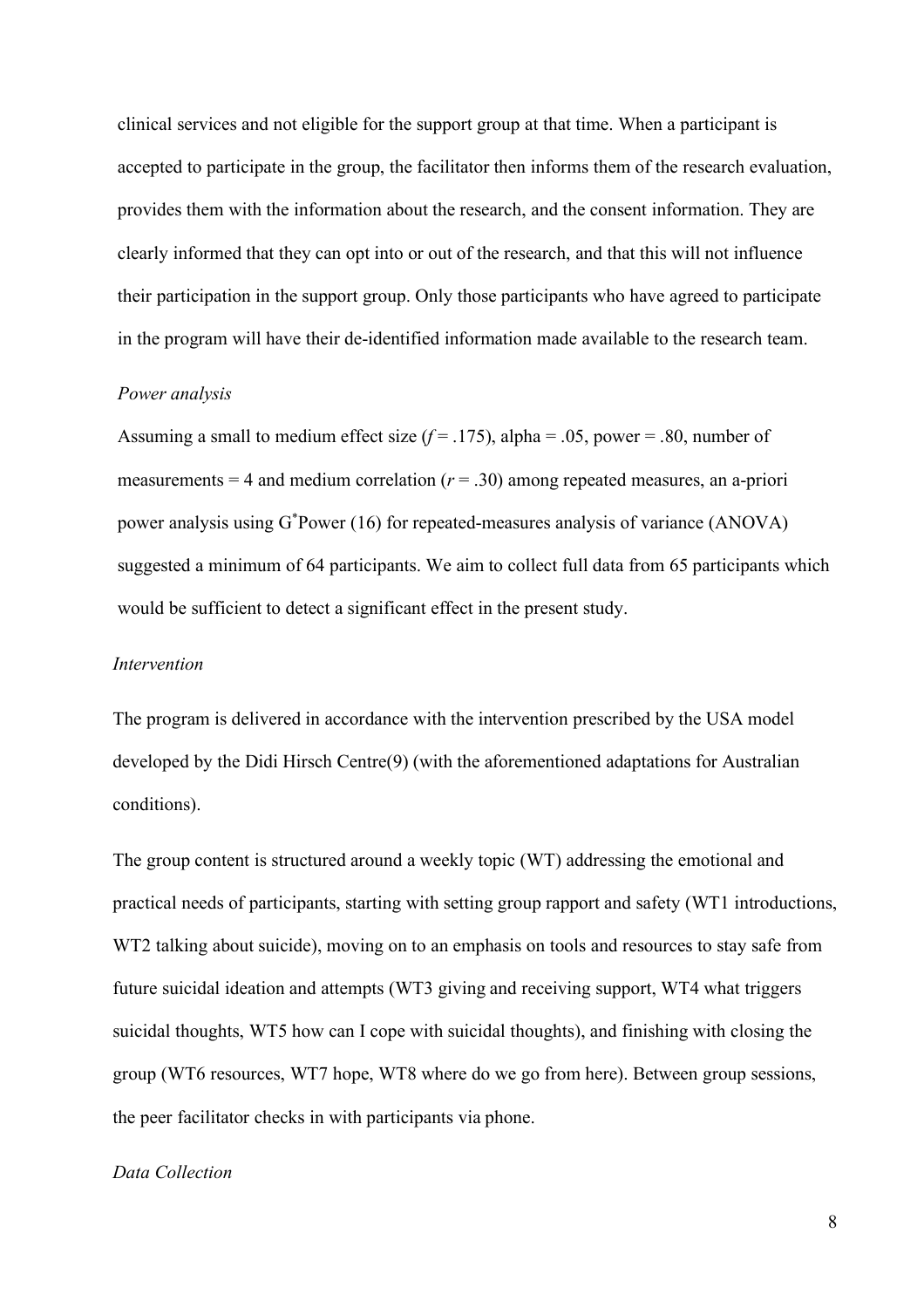The data collection is embedded within the implementation of the intervention aligned with cocreation collaborative practices. The facilitators simultaneously administer the collection of quantitative data and the delivery of the program during the 8-week scheduled group delivery. A researcher monitors the data collection process and proactively maintains communication with the facilitators to ensure data are collected at each appropriate time point, and to discuss any issues related to data quality or participant attrition.

Measurements are taken at baseline prior to commencing the group content in Week 1 (T1), immediately after the final group in Week 8; immediate post-intervention (T2), at 1-month (T3) and at 6-month follow-up (T4). Further, a weekly 'participant satisfaction' data are collected after each session to assess overall satisfaction with the weekly topic content, as displayed in Table 2 below. In addition to quantitative data collection, the second author (SW) will also conduct a focus group, who will be introduced to the participants by the group facilitator to assist with rapport building at T3 (1-month post group), and in-depth interview at 6-month follow up. Interview questions for T3 focus group and T4 in-depth interview are found below.

| T0                           | T1            |                  | T2           | T3           | T4                 |
|------------------------------|---------------|------------------|--------------|--------------|--------------------|
| Pre group                    | <b>Week 1</b> | <b>Weeks 2-7</b> | Week 8       | 1 month      | 6 months           |
| Information for participants | $INQ-15$      | <b>ISSS</b>      | $INQ-15$     | $INQ-15$     | $INQ-15$           |
| Consent                      | PHQ-9         |                  | PHQ-9        | PHQ-9        | PHQ-9              |
| Demographics (age, gender,   | <b>RAS</b>    |                  | <b>RAS</b>   | <b>RAS</b>   | <b>RAS</b>         |
| mental health diagnoses,     | <b>SIDAS</b>  |                  | <b>SIDAS</b> | <b>SIDAS</b> | <b>SIDAS</b>       |
| postcode, prior attempt/s)   | <b>SRCS</b>   |                  | <b>SRCS</b>  | <b>SRCS</b>  | <b>SRCS</b>        |
|                              | ISSS          |                  | <b>ISSS</b>  | Focus group  | In-depth interview |

Table 2: Data collection timepoints

Note.  $INO-15 = Interpersonal Needs Questionnaire-15$ ;  $PHO-9 = Patient Health Questionare-9$ ; RAS = Resilience Appraisals Scale; SIDAS = Suicide Ideation Attibutes Scale; SRCS = Suicide-Related Coping Scale; ISSS = Internal Session Satisfaction Scale

*Measures*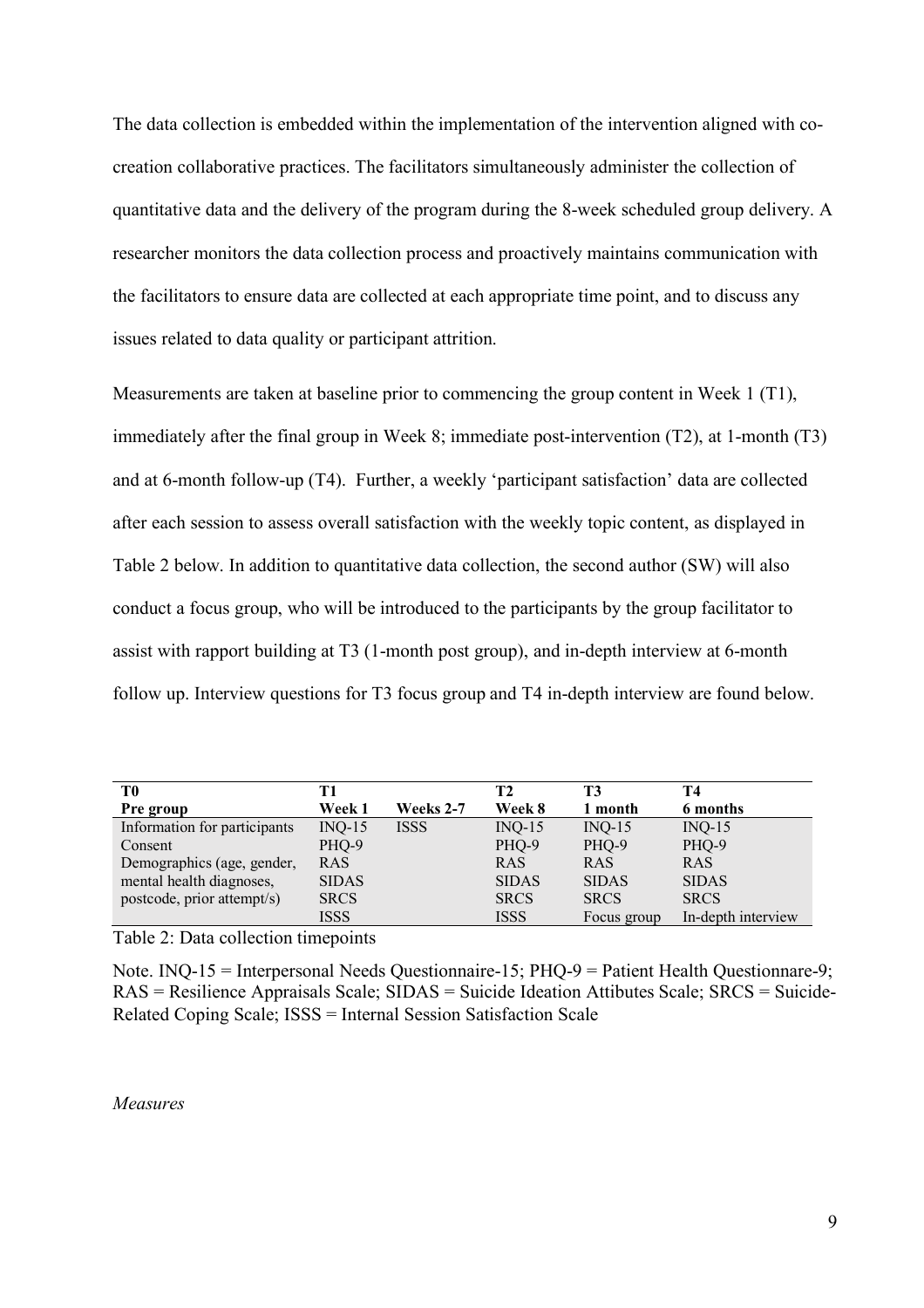Interpersonal Needs Questionnaire (INQ-15)

Suicide Ideation Attributes Scale (SIDAS)

The SIDAS(14) is a 5-item measure of severity of suicide ideation. The SIDAS comprises five items, each assessing a specific attribute of suicidal thoughts (i.e., frequency, controllability, closeness to attempt, level of distress associated with the thoughts and impact on daily functioning) over the past month. Items are rated on an 11-point Likert scale ranging from 0 (*never/not close at all/not at all*) to 10 (*always/full control/made an attempt/extremely*). Items are summed to create a composite SIDAS score. Previous research (14) has found excellent internal consistency (Cronbach's  $\alpha$  = .91).

Suicide-Related Coping Scale (SRCS)

The SRCS (15) is a 17-item self-report measure to assess knowledge of and confidence in using of internal coping strategies and external resources to manage suicidal thoughts and urges to decrease risk and avert suicidal crises. Items are rated on 5-point Likert scale ranging from 0 (*strongly disagree*) to 4 (*strongly agree*), with higher scores indicating better coping. Items are summed to create composite scores for the SRCS total and two subscales (Internal Coping and External Coping). Previous research (15) has found good internal consistency for SCRS total score ( $\alpha$  = .89); Internal Coping ( $\alpha$  = .82), and External Coping ( $\alpha$  = .73).

The INQ-15(17) is a 15-item measure that assesses beliefs about the extent to which individual feel connected to others (i.e., thwarted belongingness) and the extent to which they feel like a burden on other people in their lives (i.e., perceived burdensomeness). Items are rated on 7-point Likert scale ranging from 1 (*not at all true for me*) to 7 (*very true for me*). Items are averaged to create composite scores for the two subscales. Previous research(17) has demonstrated very good internal consistency for the belongingness subscale (Cronbach's  $\alpha$  = .85) and perceived burdensomeness subscale (Cronbach's α = .89).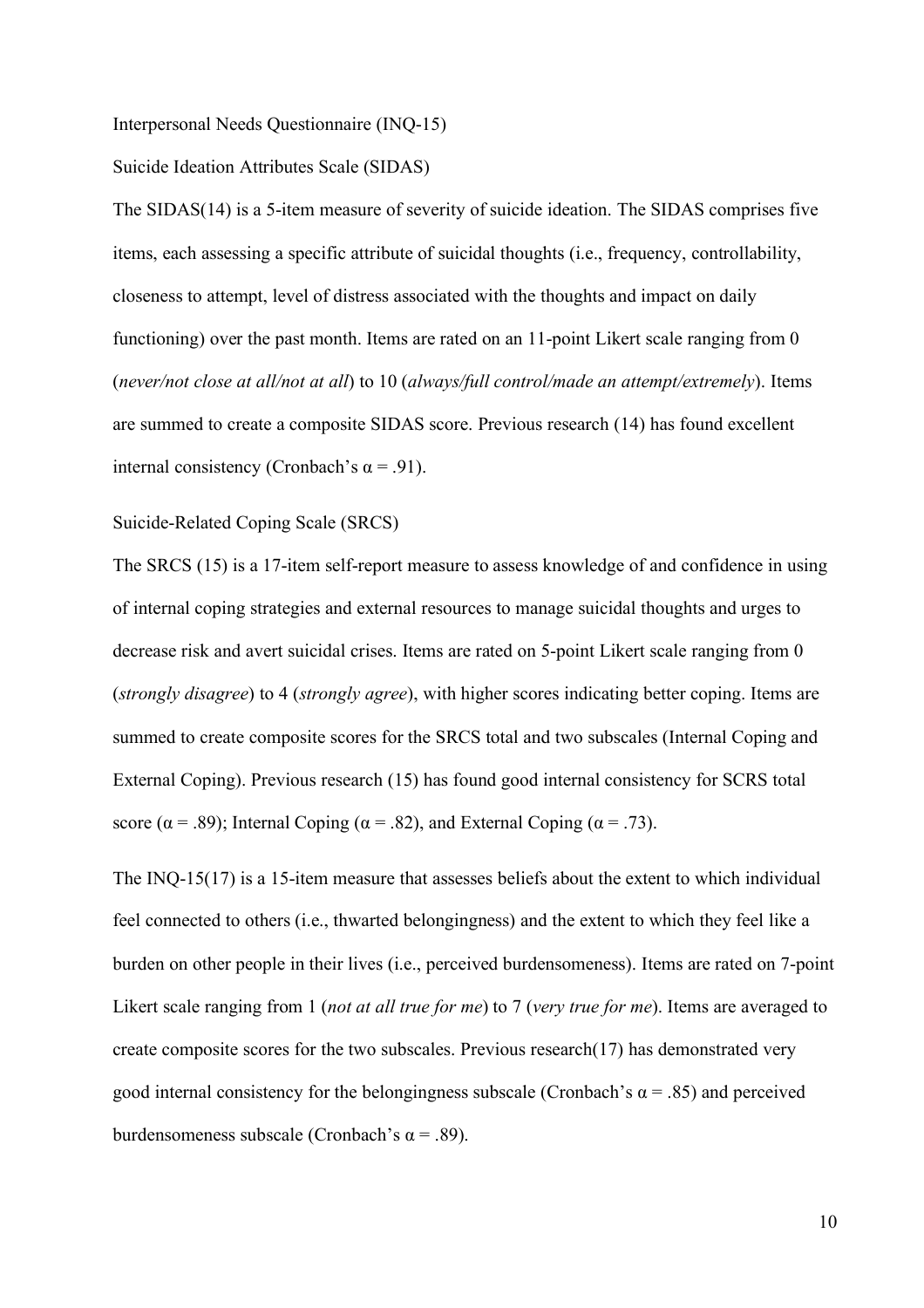### Patient Health Questionnaire (PHQ-9)

The PHQ-9(18) is a 9-item self-report measure that assesses the severity of depression. Using a 4-point Likert scale ranging from 0 (*not at all*) to 3 (*nearly every day*), respondents are asked to rate the frequency of depression symptoms in the last 2 weeks. Items are summed to create a composite score, with higher scores reflecting greater symptom severity. Previous research(18) has demonstrated very good internal consistency for the PHO-9 ( $\alpha$  = .89).

## Resilience Appraisals Scale (RAS)

The RAS(19) is a 12-item self-report measure designed to assess respondents' appraisal of their ability to cope with emotions, solve problems and seek social support. Items are rated on a 5 point Likert scale ranging from 1 (*strongly disagree*) to 5 (*strongly agree*), with higher scores indicating greater resilience. Items are summed to create composite scores for the three subscales and the overall score. Previous research(19) has found excellent internal consistency for social support, emotional coping and situation coping subscales with Cronbach's α's of .93, .92 and .92, respectively, and for overall scale (Cronbach's  $\alpha$  = .88).

At the completion of each group session (Weeks 1-8), an Internal Session Satisfaction Scale (ISSS) is also administered. The session satisfaction survey was developed internally by Lifeline to assess the client satisfaction with interaction with lifeline services. In the present study, it is used at the end of each weekly group to assess participants' satisfaction with their experience of participating in the weekly group. The survey consists of 4 items with a 10-point Likert scale asking participants to rate their satisfaction from 1 (*low or very bad*) to 10 (*high or very good*). The four items are: (1) To what extent did you feel heard and understood?; (2) To what degree did we work on the issues you wanted to work on?; (3) How well did the facilitators approach, the way they worked, make sense and fit for you?; and (4) Given your answers to these specific areas, how would you rate how things were in today's session overall? This scale has not yet been validated.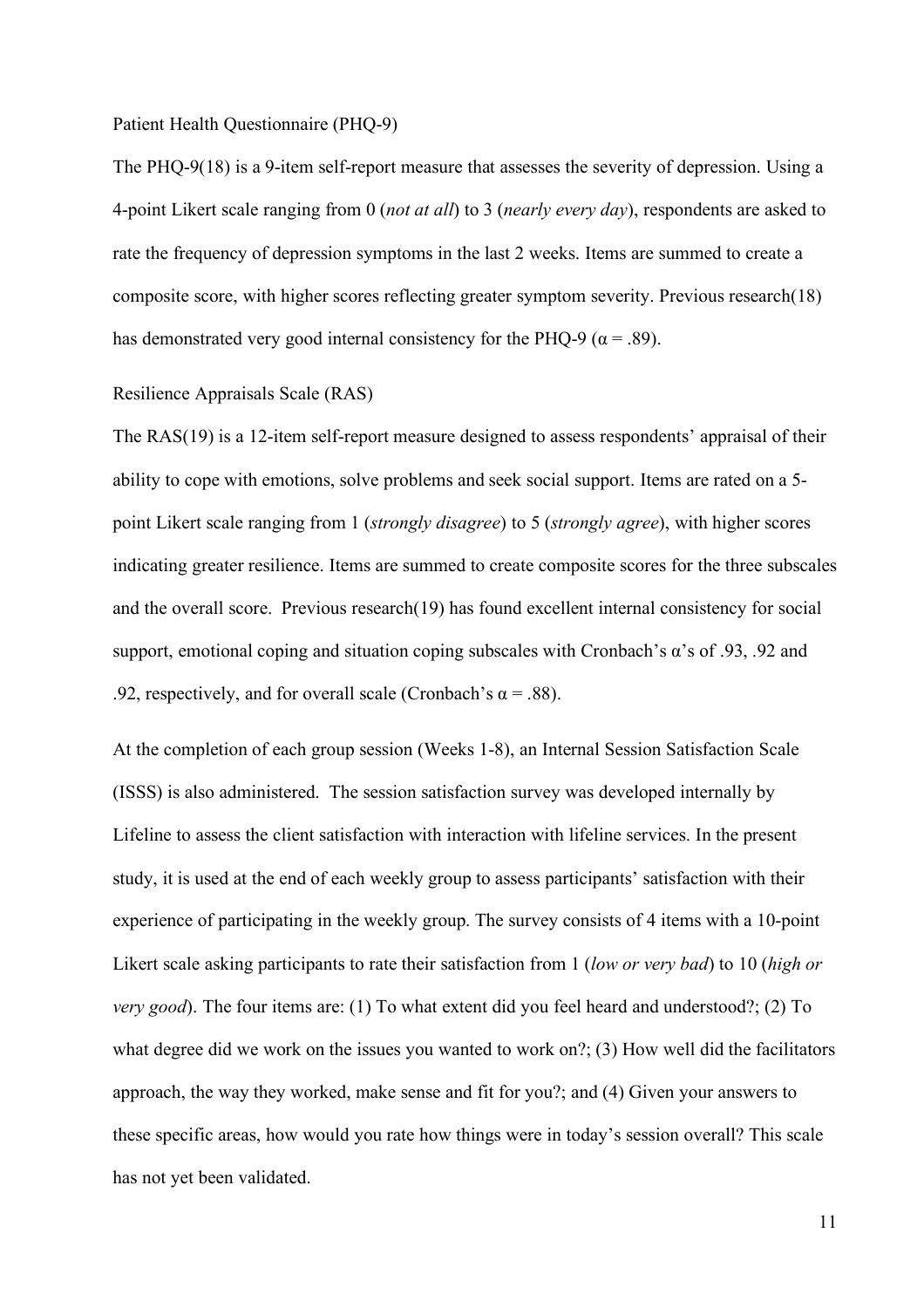Key demographic variables (e.g., age, sex, mental health diagnosis and postcode) are collected prior to start of Week 1 (T0).

#### *Qualitative guides*

Focus group (T3): The focus group is undertaken 1-month post completion of the group and all participants who have consented to be involved in the research are invited to attend by the group facilitators, informing them that a researcher (SW) will guide the focus group. The location is the same as the place in which the group was run, so it is familiar to the participants. Participants complete the standardised measures and then the group is opened for focused discussion. The questions utilised to stimulate discussion are related to the participants' experience of participating in the Eclipse group, whether or not they have experienced suicidal thoughts in the period since or required outpatient or inpatient mental health care, how they have/have not used the tools they were taught in the group and whether they have changed their lifestyle since the program.

In-depth interview (T4): The in-depth interview is conducted at 6-month post the completion of the group, by the same researcher who conducted the focus group (SW) to continue rapport built at the focus group. Following completion of the standardised measures, the interview takes place. The interview script covers the following topics: Changes to mental health, changes to suicidal thinking including frequency, intrusiveness, and managing thoughts, types and frequency of accessing mental health services and managing life with/without suicidal thinking.

#### **Data analysis:**

#### Quantitative data

Repeated measures analysis of variance (ANOVA) will be used to examine the effectiveness of the program in terms of changes in the self-reported measures from baseline (T1) to immediate post-test (T2), to 1-month and 6-month follow-ups (T3, T4, respectively).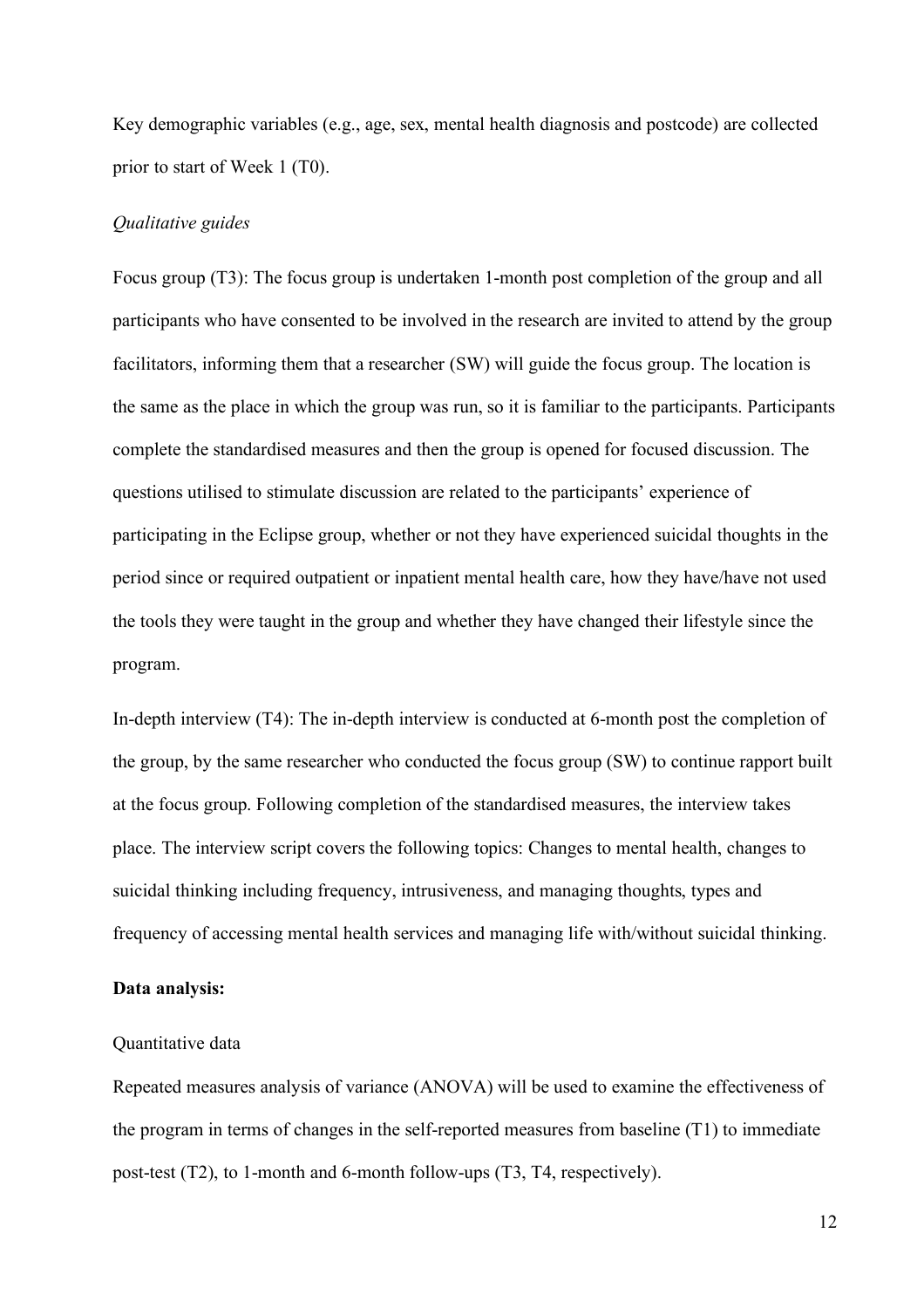Qualitative data will be analysed using the thematic analysis process set out by Braun and Clark(20). Narrative theory will be used to focus the analysis on the ways in which individuals make meaning of their participation in the group(21) through the narratives they tell of their experience of the group and the meaning they give to suicide in the context of their lives. Two members of the research team (MM, SW) will review the transcripts separately, independently coding the emerging themes. The two coders will then meet and discuss emerging themes, the data will then be re-examined following this to cross-check any codes that are not agreed upon. Following this the coders will discuss the codes and how they fit with emerging themes and meet to discuss similar and divergent themes, until consensus is reached. Further, case study trajectories will be detailed for each participant incorporating both quantitative and qualitative data to examine the individual experience of participating in the Eclipse program.

# **Outcomes:**

The primary outcome measure is reduction in suicidal ideation. Secondary outcome measures are reduced psychological distress and increased resilience and support identification and help seeking. We will examine changes in outcomes measures from all the participants across all the sites to follow individual trajectories to match their self-reported quantitative data with qualitative interview data. The qualitative data will provide deep, rich information to accompany the outcome measures. Further, we will examine weekly satisfaction ratings of the 8-sessions of the Eclipse group for all participants as well as map these data across all sites to better understand dose and/or facilitator effects. This will allow understanding of participants' responses to the intervention as well as any site differences to determine program fidelity.

## **Discussion:**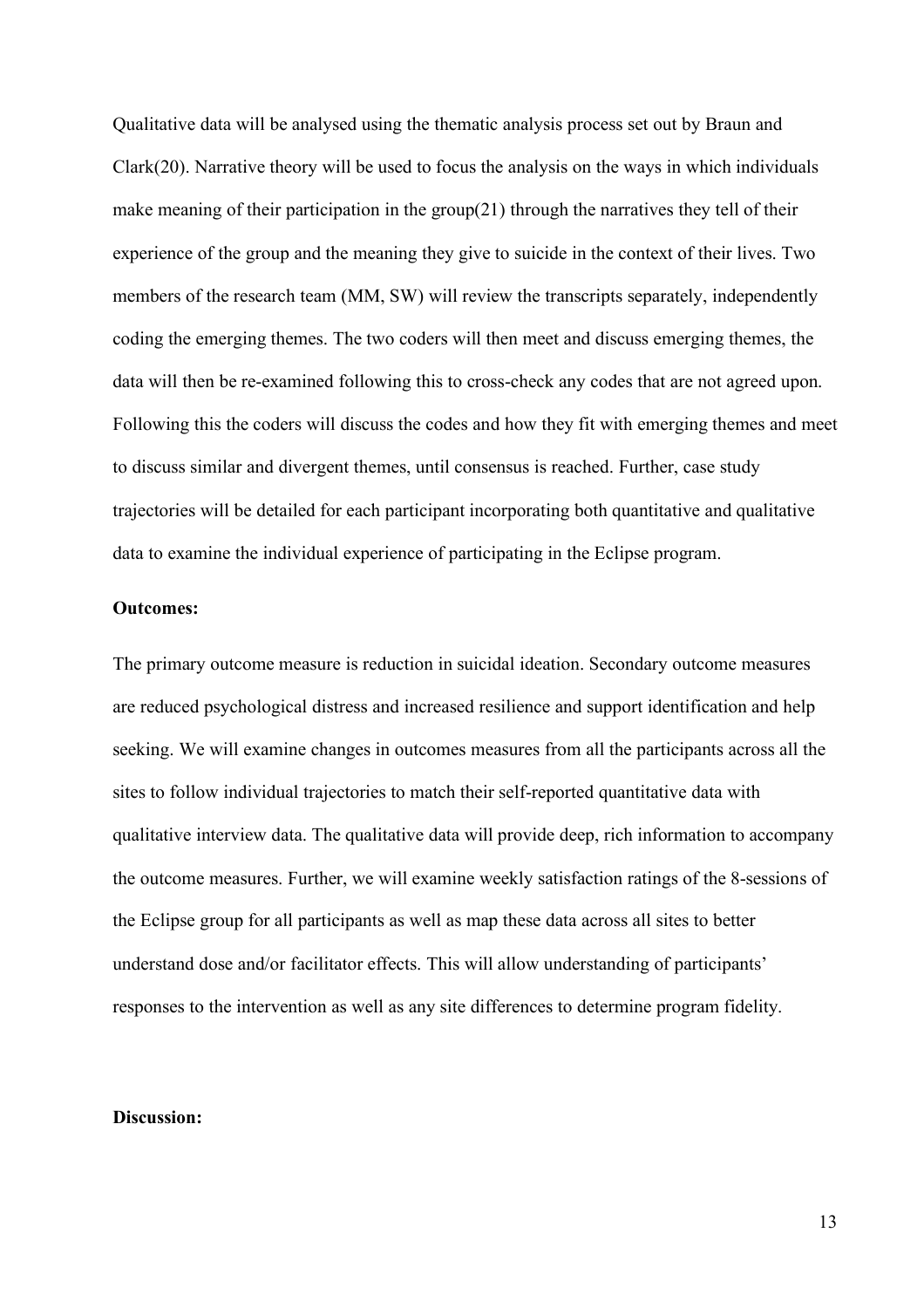The Eclipse group offers a non-clinical support for community residing individuals who have a history of suicide attempt, with specific psychoeducational content aimed at reducing suicide ideation, at the same time as increasing resilience and support identification and help seeking. The study also provides scope to review any practical or operational issues involved in implemententing and evaluating a non-clinical support group. There is current interest in alternatives to clinical care for people with a history of suicide attempt, especially in the context of limited services being unable to meet demand. However, it is important that any such program for vulnerable people be thoroughly evaluated to ensure that the key outcome of reducing suicide is met in addition to increasing resilience and identifying and utilising social and professional supports. There are strengths and limitations inherent in the scope and design of the evaluation. The strengths include a collaborative partnership with the national organisation funding the research and the site delivery of the program. This leads to the ability to customise data collection training and availability to discuss any issues as they arise. Further, the facilitators, who have a developed relationship introduce the researchers to the group participants at T3, 1month post group, which assists with rapport development. However, this approach also leads to weaknesses, being that the facilitators of the group are responsible for collecting data at pre- and post- group, along with the weekly satisfaction scales. Thus, their ability to collect the data in a systematic way may be challenging to those who are unfamiliar with the needs of data quality.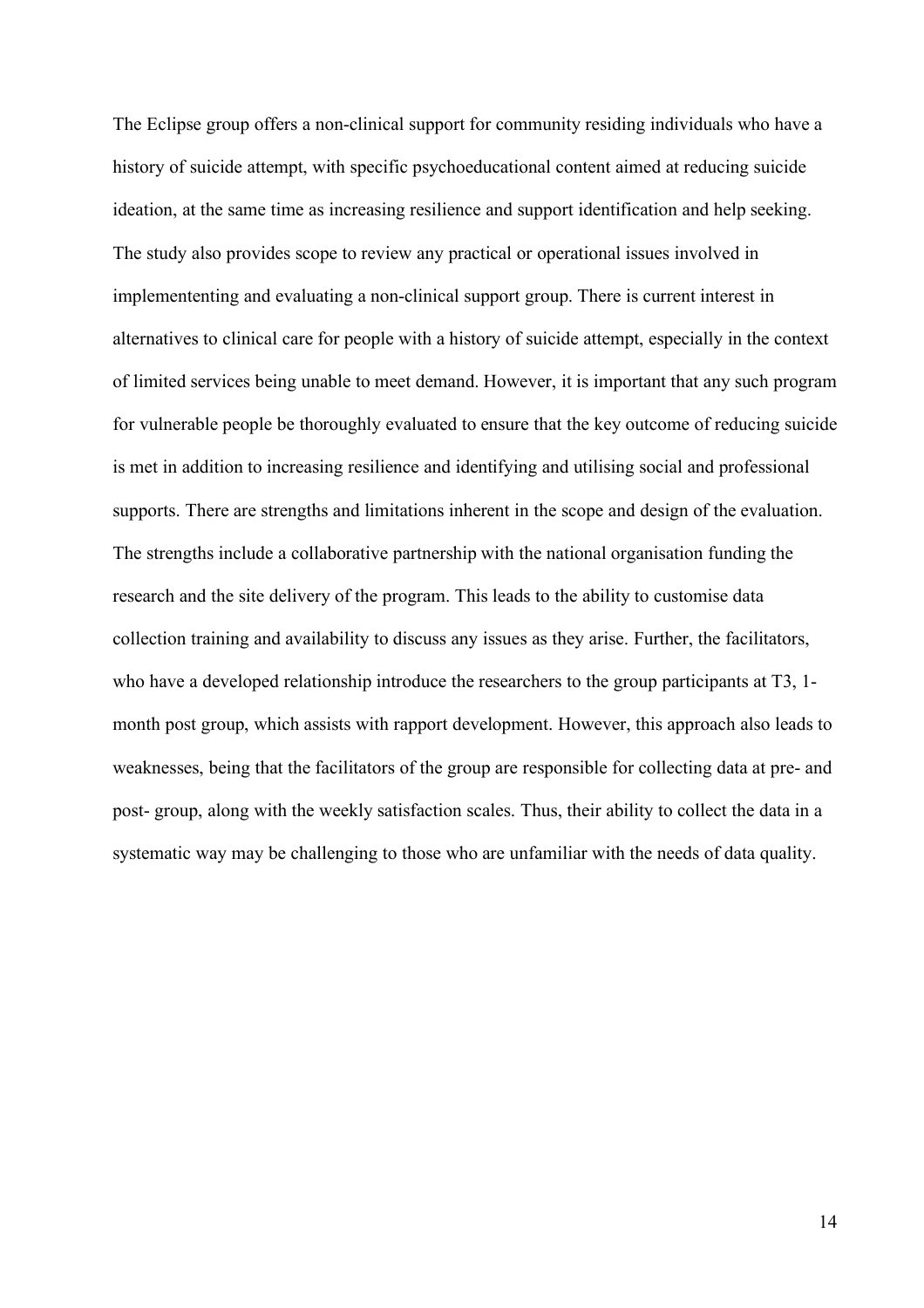# **List of abbreviations**

| <b>ABS</b>    | <b>Australian Bureau of Statistics</b>          |
|---------------|-------------------------------------------------|
| <b>ANZCTR</b> | Australian New Zealand Clinical Trials Registry |
| $INQ-15$      | <b>Interpersonal Needs Questionnaire</b>        |
| <b>ISSS</b>   | <b>Internal Session Satisfaction Scale</b>      |
| PHQ-9         | <b>Patient Health Questionnaire</b>             |
| <b>SIDAS</b>  | <b>Suicide Ideation Attributes Scale</b>        |
| <b>SPRC</b>   | <b>Suicide Prevention Resource Centre</b>       |
| <b>SRCS</b>   | Suicide-Related Coping Scale                    |
| <b>WT</b>     | Weekly topic within the Eclipse Group           |

# **Declarations**

# **Ethics approval and consent to participate**

The study has approval from the University of New England Human Research Ethics Committee (HE16-195).

# **Consent for publication**

Not applicable

# **Availability of data and materials**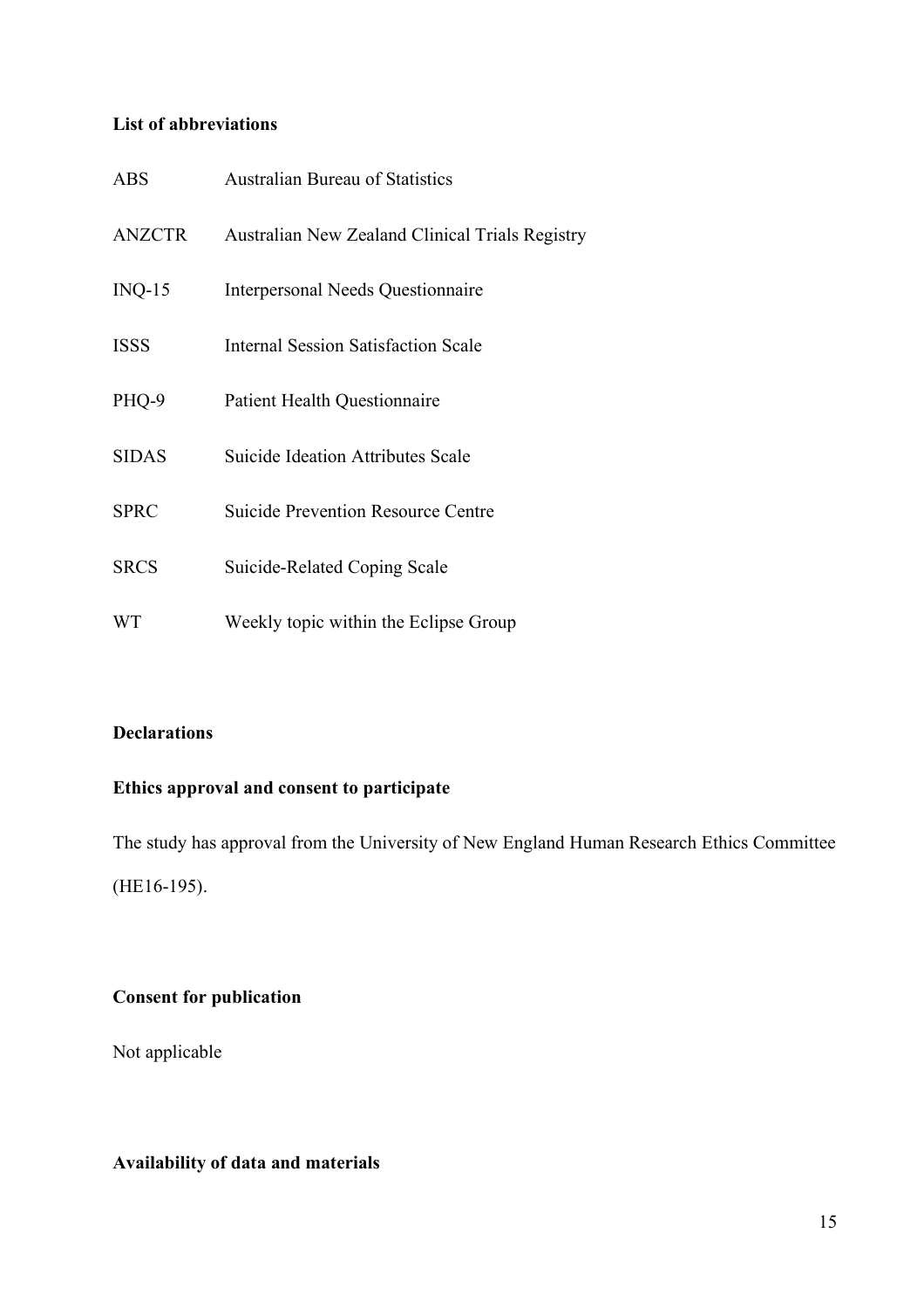The datasets used and/or analysed during the current study will be available from the corresponding author on reasonable request following publication of the outcome data.

#### **Competing interests**

The authors state that they have no competing interests

### **Funding**

This evaluation is funded by the Lifeline Research Foundation, Australia

# **Author contributions**

MM conceptualised the design of the study with key personnel within the service provider and oversees the management of the project, TP conducted the literature search, TP retrieved the data from the literature, MM, SW and TP are responsible for collection of quantitative data, SW is responsible for collection of qualitative data. MM and SW are responsible for qualitative data analysis. MM and NB are responsible for quantitative data analysis. All authors contributed to the drafting of this protocol and have approved it for publication.

## **Acknowledgements**

The authors wish to acknowledge the contribution of Lifeline staff at each site and their enthusiasm for the research process and collecting data for this project and to Lifeline Research Foundation, and in particular, Alan Woodward and Lee-Ann Foord, for their leadership with the Eclipse Group in Australia.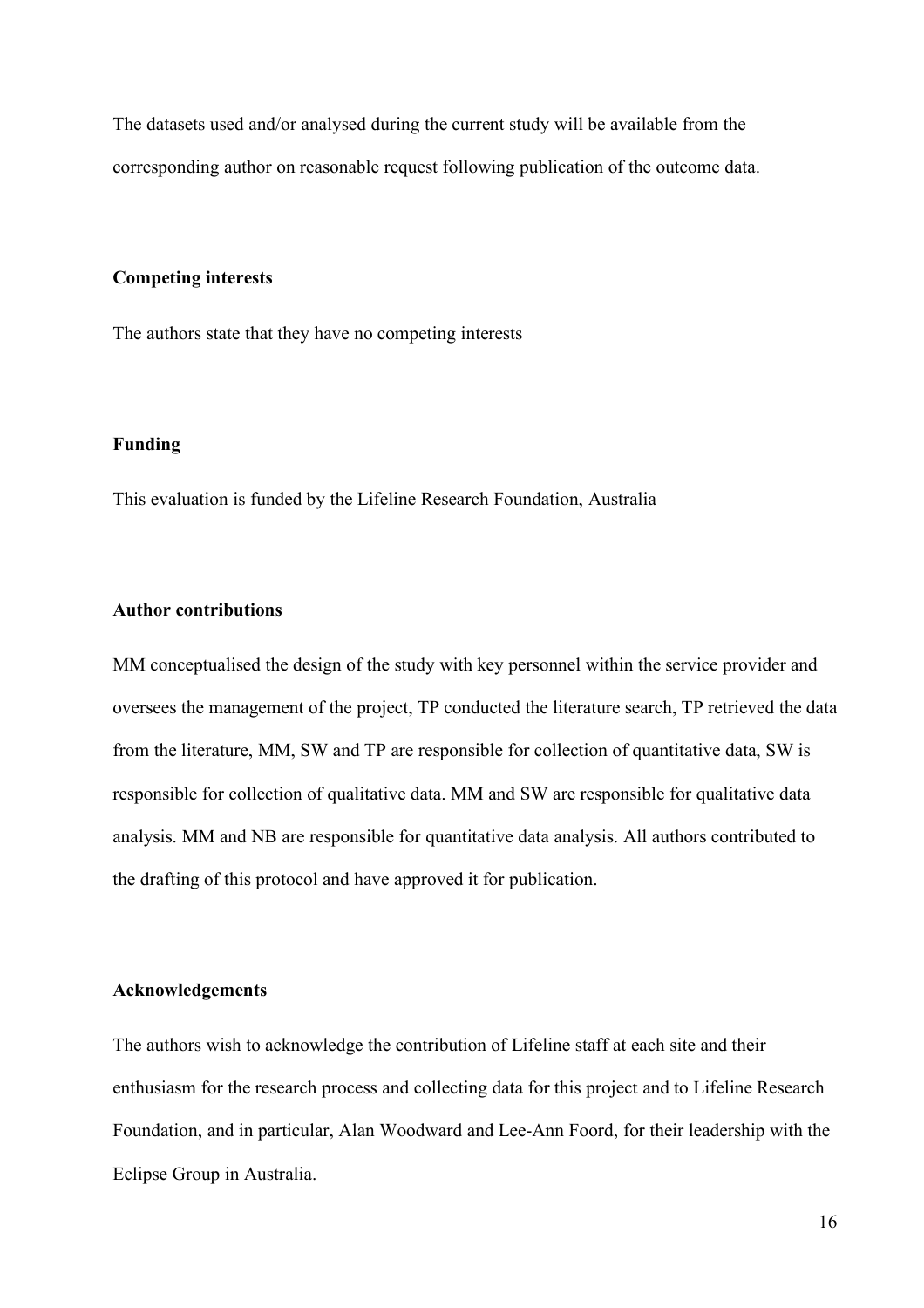# **References**

1. Australian Bureau of Statistics. Causes of Death, Australia, 2018 Canberra, ACT: Australian Bureau of Statistics; 2019.

2. Franklin JC, Ribeiro JD, Fox KR, Bentley KH, Kleiman EM, Huang X, . . . , et al. Risk factors for suicidal thoughts and behaviors: A meta-analysis of 50 years of research. . Psychological Bulletin. 2017;143(2):187-232.

3. World Health Organization (WHO). Preventing Suicide: A global imperative. World Health Organization (WHO); 2014.

4. Nock MK, Borges G, Bromet EJ, Alonso J, Angermeyer M, Beautrais A. Cross-national prevalence and risk factors for suicidal ideation, plans and attempts. The British journal of psychiatry :. 2008;192(2):98-105.

5. Reith DM, Whyte I, Carter G, McPherson M, Carter N. Risk factors for suicide and other deaths following hospital treated self-poisoning in Australia. . Aust N Z J Psychiatry. 2004;38.

6. Christiansen E, Frank Jensen B. Risk of Repetition of Suicide Attempt, Suicide or all Deaths after an Episode of Attempted Suicide: A Register-Based Survival Analysis. Australian & New Zealand Journal of Psychiatry. 2007;41(3):257-65.

7. SANE Australia. Lessons for life: the experiences of people who attempt suicide, a qualitative research report. Melbourne, Victoria: University of New England; 2015.

8. Hom MA, Davis L, Joiner TE. Survivors of suicide attempts (SOSA) support group: Preliminary findings from an open-label trial. . Psychological Services, . 2018;15(3):289-303.

9. Didi Hirsch Mental Health Services. Manual for Support Groups for suicide attempt survivors. Los Angeles, CA.: Didi Hirsch Mental Health Services; 2014.

10. Suicide Prevention Resource Center. Manual for Support Groups for Suicide Attempt Survivors Waltham, MA: Suicide Prevention Resource Center; 2014 [cited 2019. Available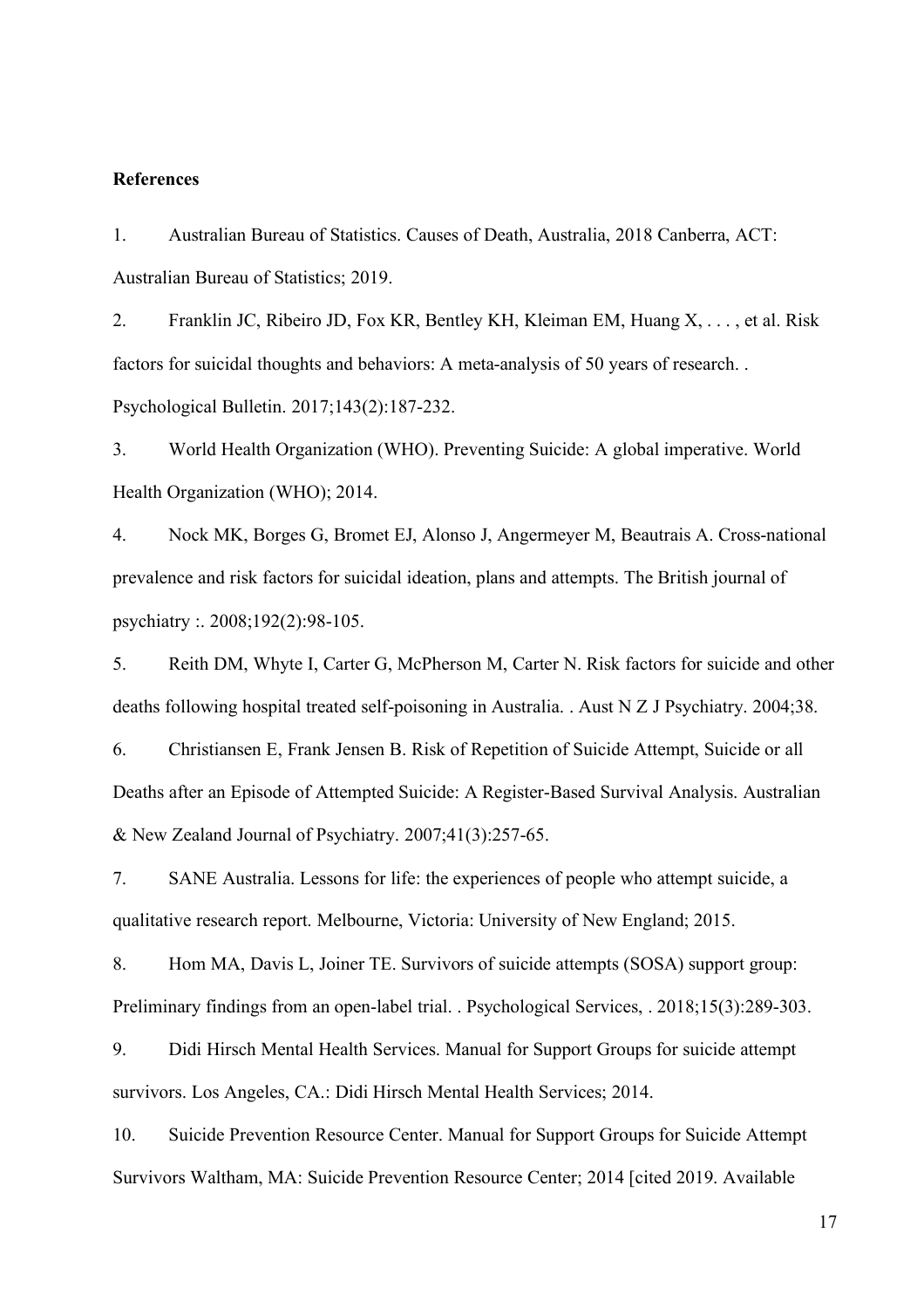from: https://www.sprc.org/resources-programs/manual-support-groups-suicide-attemptsurvivors.

11. Katz AH, Bender EI. Self-help groups in Western society: History and prospects. The Journal of Applied Behavioral Science. 1976;12(3):265-82.

12. Pearce T, Maple M, Shakeshaft A, Wayland S, McKay K. Co-creation of new knowledge: A content analysis and proposed definition. Under Review. 2019.

13. Melvin, G. A. (2016). BeyondNow - Suicide Safety Planning Application. Software, Google Play Store. Retrieved from https://itunes.apple.com/au/app/beyondnow-suicide-safetyplan/id1059270058?mt=8.

14. van Spijker BAJ, Calear AL, Batterham PJ, Mackinnon AJ, Gosling JA, Kerkhof AJ, et al. Reducing suicidal thoughts in the Australian general population through web-based self-help: study protocol for a randomized controlled trial. Trials. 2015;16(1):62.

15. Stanley, B., Green, K.L., Ghahramanlou-Holloway, M., & Brenner, L.A. The construct and measurement of suicide-related coping. Psychiatry Research. 2017;258:189-193.

16. Faul, F., Erdfelder, E., Lang, A., & Buchner, A. (2007). G\*Power 3: A flexible statistical power analysis program for the social, behavioral, and biomedical sciences. Behavior Research Methods. 2007; 39:175-191.

17. Van Orden KA, Cukrowicz KC, Witte TK, & Joiner TE, Jr. Thwarted belongingness and perceived burdensomeness: Construct validity and psychometric properties of the interpersonal needs questionnaire. Psychological Assessment, . 2012;24(1):197-215.

18. Kroenke K, Spitzer RL, Williams JBW. The PHQ-9. Journal of General Internal Medicine. 2001;16(9):606-13.

19. Johnson J, Gooding PA, Wood AM, Tarrier N. Resilience as positive coping appraisals: Testing the schematic appraisals model of suicide (SAMS). Behaviour Research and Therapy. 2010;48(3):179-86.